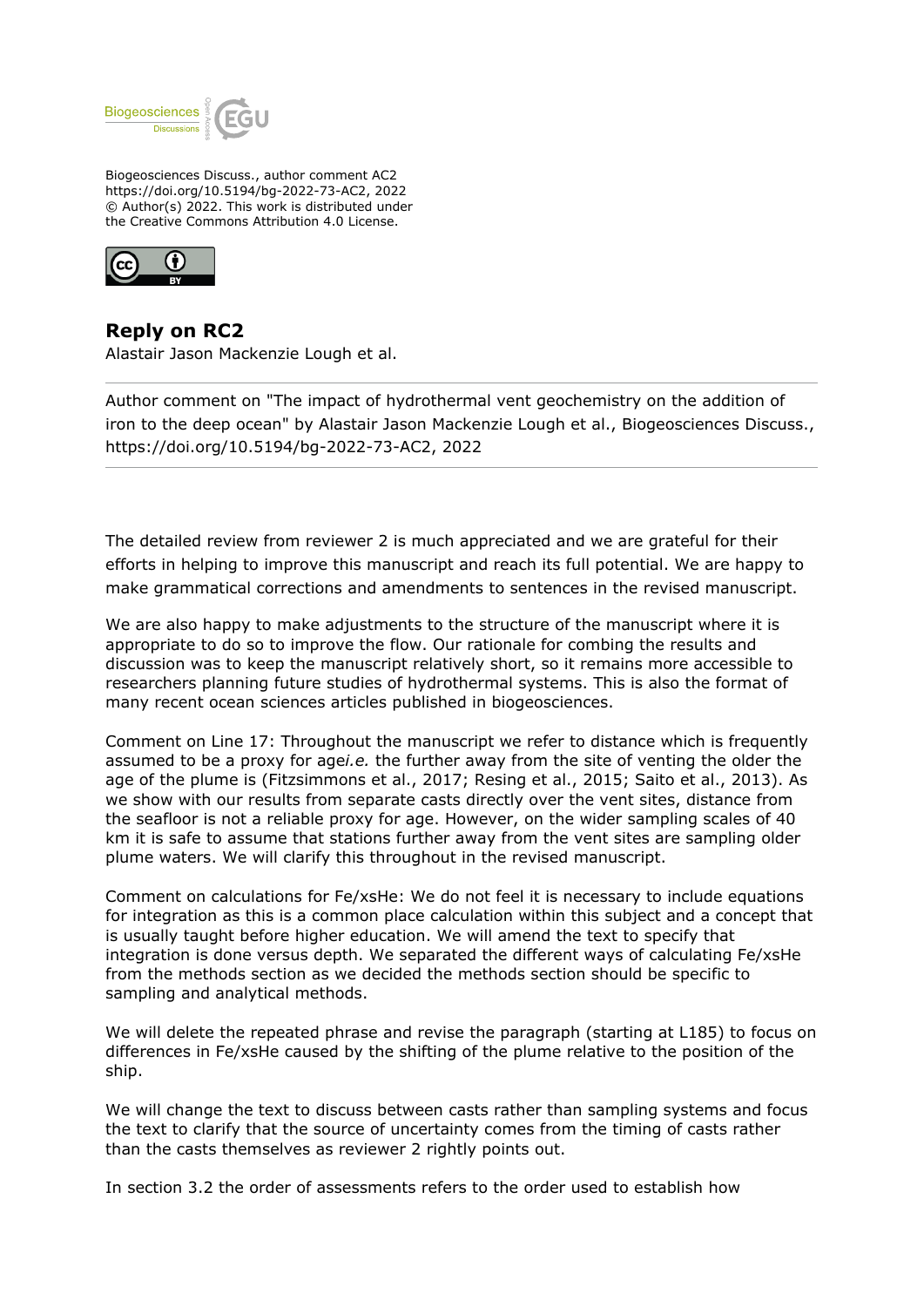successful the sampling cast has been in capturing the full extent of the hydrothermal plume over the vent site. Step 1, assessing the sensor profiles is done at sea at the time of sampling hence why it is referred to earlier. Whereas steps 2 and 3 can only be done once the sample analysis is complete, which is why they are introduced in section 3.2.

We will move the findings to the beginning of the paragraph for L325 to L350.

We apologise for this mistake on L365, it should read "Fe/H<sub>2</sub>S  $\lt 1$ " as FeS<sub>2</sub> nanoparticles will be more prevalent when sulphide is enriched relative to Fe.

We can change the title of section 4.1 to "what controls ridge axis dissolved Fe to helium ratios" to be more specific". The main two points of this section are:

- When we look at our results in comparison to  $Fe^{2+}$  oxidation (paragraph 1) and  $Fe/H<sub>2</sub>S$ of the vents (paragraph 2) these parameters cannot fully explain differences in dFe/xsHe, we therefore suggest these differences are primarily controlled by organic ligands (end of paragraph 2). As we have ruled out the possibility of differences in inorganic chemistry being the controlling factors.
- The dFe/xsHe ratio measured within the ridge valley at the scale of 10-40 km is similar between sites to that used in global biogeochemical models. However, there is significant variability in the appPFe/dFe which has implications for the way hydrothermal Fe is modelled. Which leads into the next section.

We will revise section 4.1 for clarity however given reviewers one and three did not take issue with this section we think a complete re-write is unecessary.

The consistency of dFe/xsHe at the 10-40 km scale is stated at the end of section 4.1 which leads into 4.2. We will move it to the start of section 4.2 for clarity.

We will edit the first paragraph of section 4.2 to emphasise that TDFe/xsHe was higher than dFe/xsHe and we therefore need to investigate the possibility that this difference will persist as plume waters are transported beyond the ridge. As this will impact the values used in global biogeochemical models.

The question mark at the end of section 4.3 will be removed. Two of the four points listed in this sentence (the frequency of vent systems and the variability in the hydrothermal ligand source) are the subject of the preceding paragraph.

Sentences from Line 448 to 452 begin with conclusions based on our repeat sampling at the same vent site which highlights how variable depth profiles of a hydrothermal plume can be between casts taken hours apart. When it is usually assumed that one profile over a vent site is enough to constrain the concentration profile of a hydrothermal plume in the water column. This is an important conclusion for the community and those that will be planning future sampling campaigns. We therefore feel it is prudent to recommend possible solutions to the difficulties of measuring Fe and He together in plumes so that other researchers can consider the technical issues when planning to study hydrothermal plumes using multiple sampling systems.

To clarify the final sentence of section 5, similarity in the near field dFe/xsHe relative to the vent Fe/xsHe shows there is a limit on the amount of Fe released from vents that can be converted into dissolved Fe in the water column. However, as a result of the scatter in the near-field dFe/xsHe we cannot say whether or not the this limit was higher or lower between the TAG and Rainbow vent sites, within the range of dFe/xsHe values measured (4-38 nmol/fmol).

We will revise section 5 in order to make the conclusions clearer.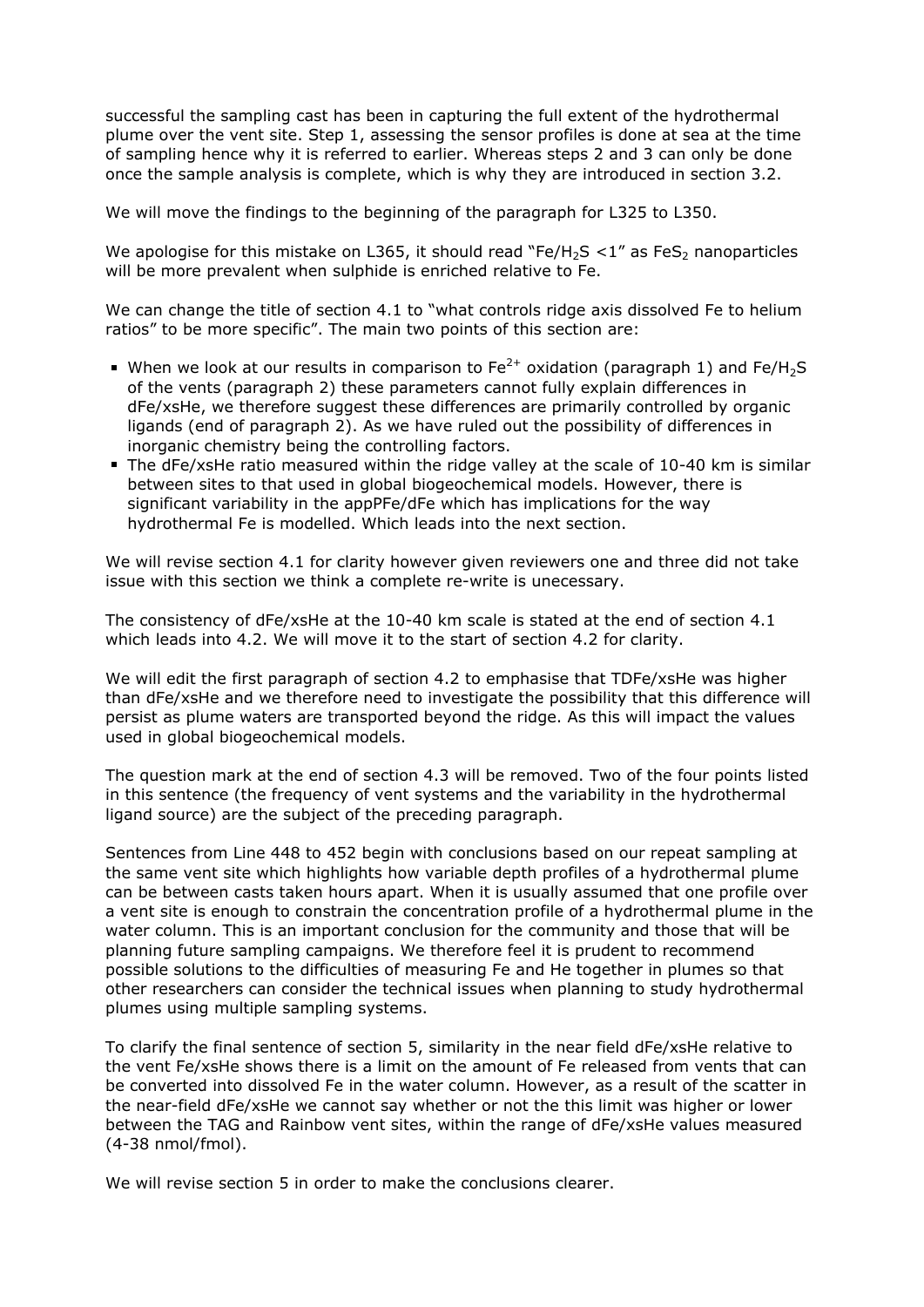We will swap table S1 for table 2 in the revised manuscript. Table S1 will now show the number of samples used for the integrations to keep this information separate and avoid confusion.

For figure 1 there are two points on the map at lucky strike, but they are so close together that they appear as one on the map. We will add station numbers in brackets to figure 1 and in table 2 and table S1 so they are more easily relatable. We will change the descriptions to include the distance e.g. change "Close N of TAG" to "29 km N of TAG (S26)"

We will revise the data in tables and report the data to 3 significant figures as requested.

For figure S1, we will corret the typo ("I" = "in") and add further description to the caption that this offset could be the result of differences in the time of day that sampling took place.

The N. Atlantic background value was determined from dMn measurements of waters at the same depth range to the samples collected in this study but from the GEOTRACES equatorial Atlantic (GA03) and western Atlantic (GA02) at open ocean stations away from any margin sources. Background dFe was determined in the same way. We will add text to explain this in the manuscript at L181 where the background values used are stated.

The numbers in the grey boxes of supplementary figures are station numbers not cast numbers. We will correct this in the caption. We will change the labels to the new descriptions e.g. change "Close N of TAG" to "29 km N of TAG (S26)" that will be added to the tables. This should make comparison between these figures and the tables more straight forward.

---------

Technical/Writing and Formatting Issues:

We will go through the manuscript and correct all of the points reviewer 2 has highlighted in their line by line comments and revisit all uses of the terms mentioned to see if more specific phrasing can be used to make it easier to follow the logic.

Line 99: This will be corrected in the revised manuscript.

Line 127: hyphenated "In-house"

- Line 137: "Analyzed simultaneously during sample analysis" is will be deleted.
- Line 152: hyphenated "near-impossible"
- Line 157: "ratio's" changed to "ratios"
- Line 158: "off-axis" hyphenated
- Line 174: The naming will be changed in the revised manuscript.

Line 179: Changed "We therefore" to "Thusly"

Lines 185-186: We will restructure sentences to separate the TAG and Rainbow data as in the provided example and elsewhere in the manuscript where the term respectively has been used.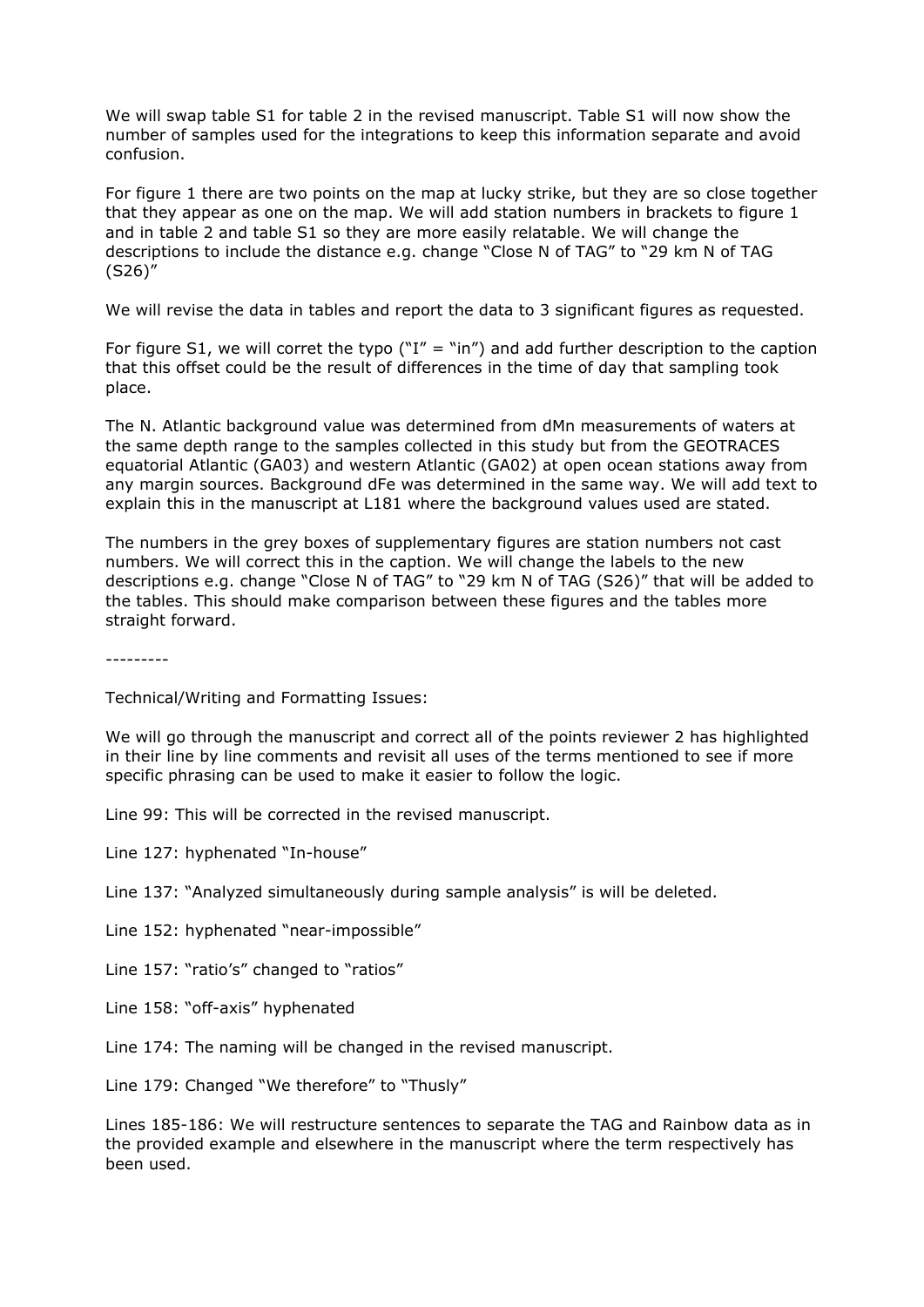Lines 194/195: "down to" corrected to "due to"

Line 197: This sentence will be revised.

Line 202 and 203: We will adopt the example naming strategy throughout to make it clearer when we are discussing differences between methods, sites and sampling casts.

Line 223: We will add the provided example in this instance and look to use more precise language where the term over the vent site is used.

Line 240: This will be corrected in the revised manuscript.

Line 255: "its" corrected to "it is"

Lines 259-262: The mentioned uncertainties cover all of the possible reasons why points on the graph fall above or below the 1:1 line. We will edit the sentence to be more direct removing usage of "this" and "that".

Line 268: "and is" will be replaced with which and the sentence revised.

Line 272: This will be revised

Line 283: We will edit and combine these two sentences to be more succinct as suggested

Line 286: Hyphenated "vent-derived"

Line 290: The outlier in the previous section is in brackets. The "this" refers to the drop in dFe/xsHe between the vent stations at 0 km and the stations in the 10-40 km range which is the main subject of the sentence.

Line 293-295: We will reword the sentence and remove the term observing.

Line 298-300: Log K refers to the oxidation rate constant of Fe(II). We will revise the sentence to "had anomalous Fe(II) oxidation rate constant values (log K),"

Line 309: The difference in the appPFe/dFe ratio, we will revise to make this clearer.

Line 316: This sentence will be revised for clarity

Lines 321-322: Second this will be changed to which.

Line 326: We will go through the manuscript and replace the terms short, distal and near field with specific distances.

Line 336 (and 355): Hyphenated "Fe-binding ligand[s]"

Line 345: Hyphenated "basin-scale"

Line 349: Hyphenated "particulate-dissolved Fe exchange" and "smaller-scale"

Line 355: removed "to"

Line 365: corrected to "molar ratios of Fe/H2S >1"

Line 372: This sentence will be revised for clarity